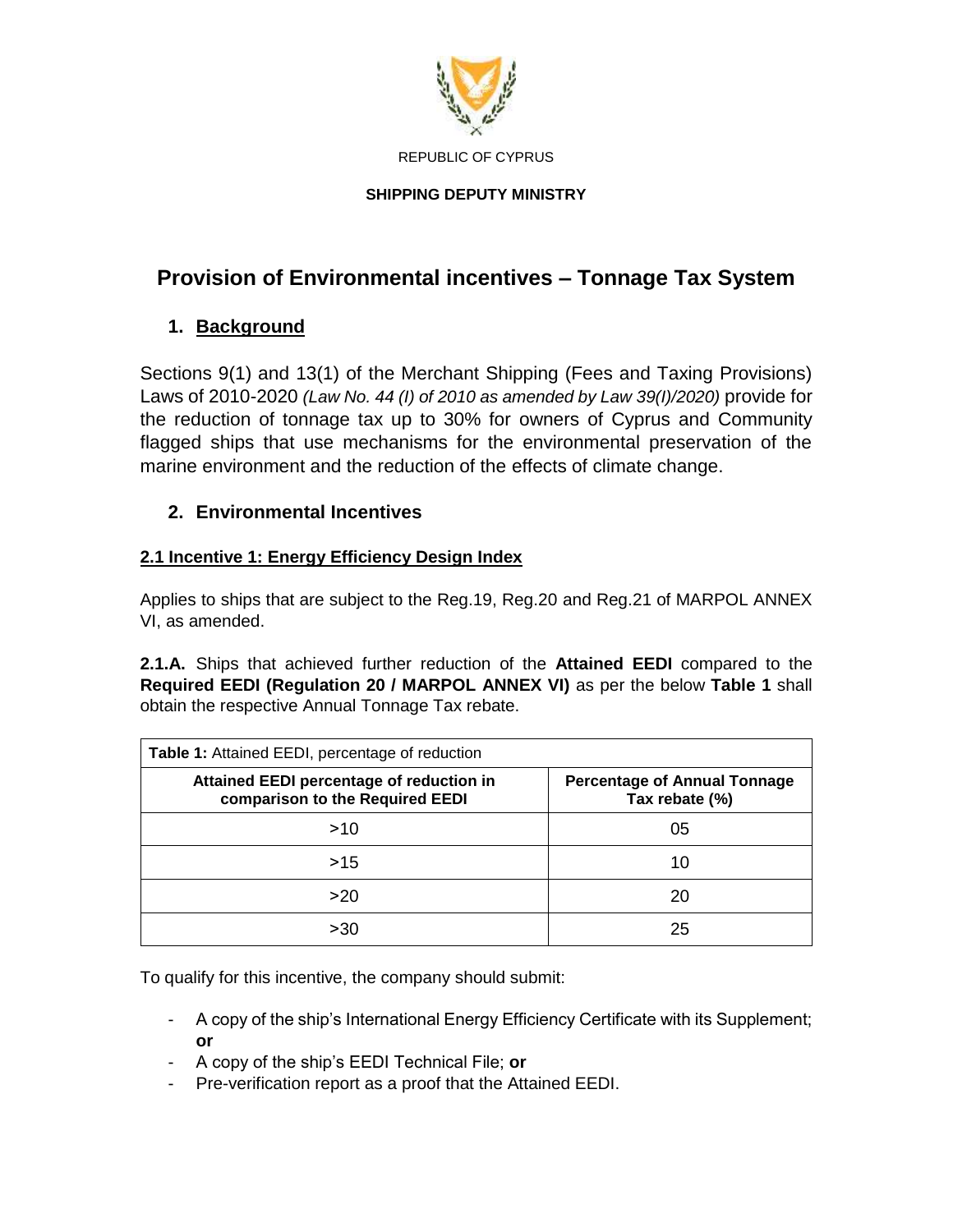

### **SHIPPING DEPUTY MINISTRY**

- **For a Phase 2**: additional 10% at the respective percentage of the Table 1
- **For a Phase 3**: additional 30% at the respective percentage of the Table 1. Each ship can only receive a maximum 30% rebate on the Annual Tonnage Tax

**Example for easy reference**: Ship (Phase 2 or Phase 3) that achieved further reduction of 23% at the Attained EEDI in compare with Required EEDI, the ship shall obtain rebate to the annual tonnage tax as per below:

**PHASE 2:** 20% as per the Table 1, plus 10% of the 20%. Total 22%

**PHASE 3:** 20% as per the Table 1, plus 30% of the 20%. Total 26%

**2.1.B.** For ships that the Reg.19,20,21 of MARPOL ANNEX VI, as amended, does not apply, but however demonstrate voluntary implementation and compliance with Phase 1 or Phase 2 or Phase 3, thus going voluntarily beyond the relevant environmental standards, Annual Tonnage Tax rebate as per the **Table 2** shall apply.

| <b>Table 2:</b> Compliance with Phase 1 or Phase 2 or Phase 3 for ships that Regulations 19,20,21<br>do not apply |                                                       |
|-------------------------------------------------------------------------------------------------------------------|-------------------------------------------------------|
| <b>Compliance with Phase 1/Phase 2/Phase 3</b>                                                                    | <b>Percentage of Annual Tonnage</b><br>Tax rebate (%) |
| Phase 1                                                                                                           | 5                                                     |
| Phase 2                                                                                                           | 15                                                    |
| Phase 3                                                                                                           | 30                                                    |

To qualify for this incentive, the company should submit the following, as an attachment to the application form:

- Calculations which demonstrate compliance, approved by a Classification Society (RO); **or**
- A copy of the Ship's International Energy Efficiency Certificate with its Supplement; **or**
- A copy of the Ship's EEDI Technical file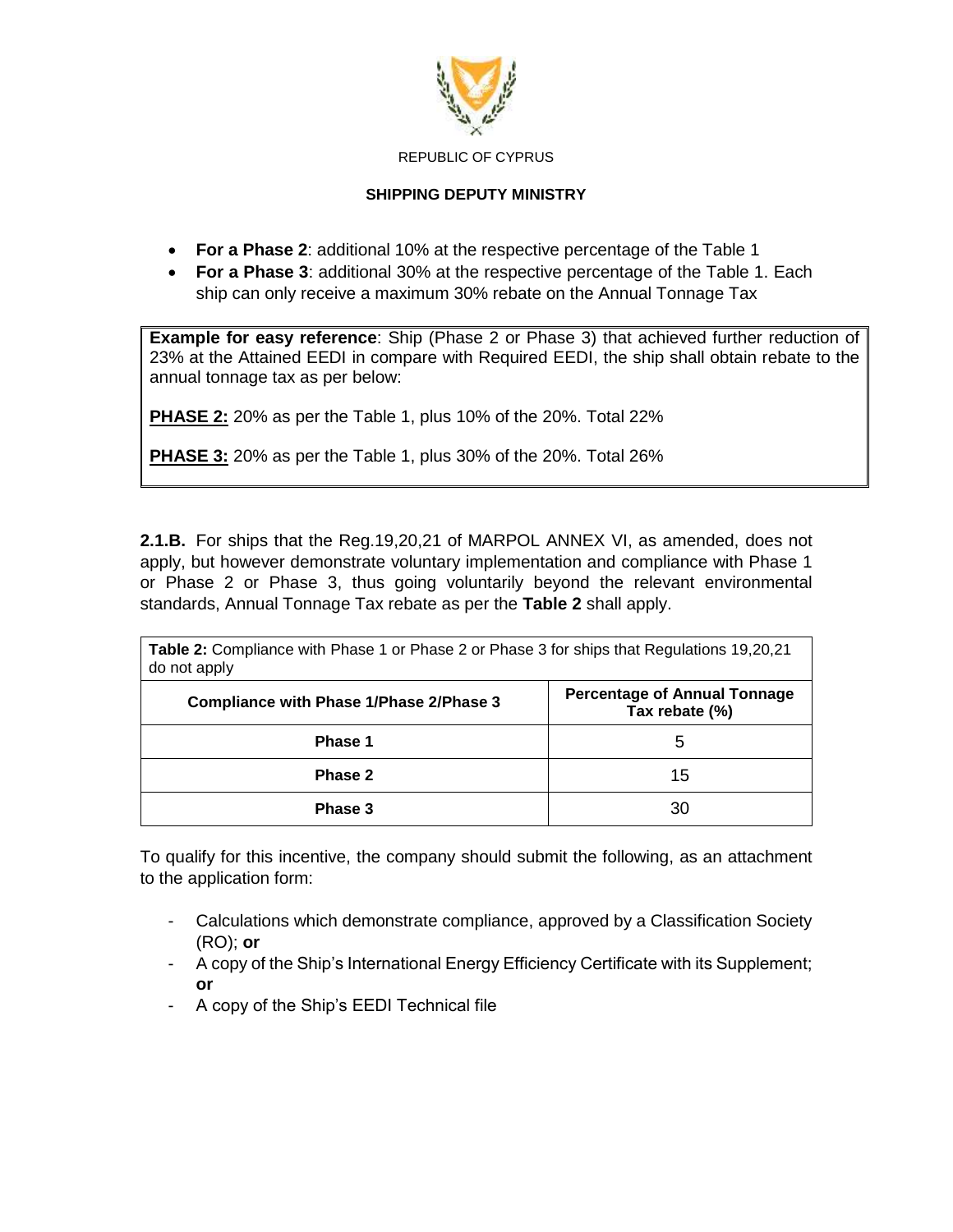

### **SHIPPING DEPUTY MINISTRY**

# **2.2 Incentive 2: IMO Data Collection System (D.C.S)**

The Environmental Incentive related to the IMO Data Collection System (DCS) applies to ships of 5000 GT and above that comply with Regulation 22A of MARPOL ANNEX VI, as amended and with reported Hours Underway of 4380 and above for each year.

Ship that is demonstrating reduction of the total fuel oil consumption in relation to the distance travelled compared to the immediately previous reporting period (year x vs year x-1), shall obtain Annual Tonnage Tax rebate (for year x) as per **Table 3**.

| Table 3: Percentage of reduction at fuel oil consumption / the distance travelled in compare to<br>previous reporting period. |                                                       |  |
|-------------------------------------------------------------------------------------------------------------------------------|-------------------------------------------------------|--|
| Percentage of reduction between two consecutive<br>reporting period                                                           | <b>Percentage of Annual Tonnage</b><br>Tax rebate (%) |  |
| From 2 Up to 4 %                                                                                                              | 10                                                    |  |
| Up to $6\%$                                                                                                                   | 15                                                    |  |
| Greater than 6 %                                                                                                              | 20                                                    |  |

To qualify for this incentive, the company should submit the following, as an attachment to the application form:

- A copy of the Statement of Compliance Fuel Oil Consumption Reporting for two consecutive reporting periods; **and**
- A copy of Collected Data Summaries (MEPC.292(71) / APPENDIX 2) report for two consecutive reporting periods;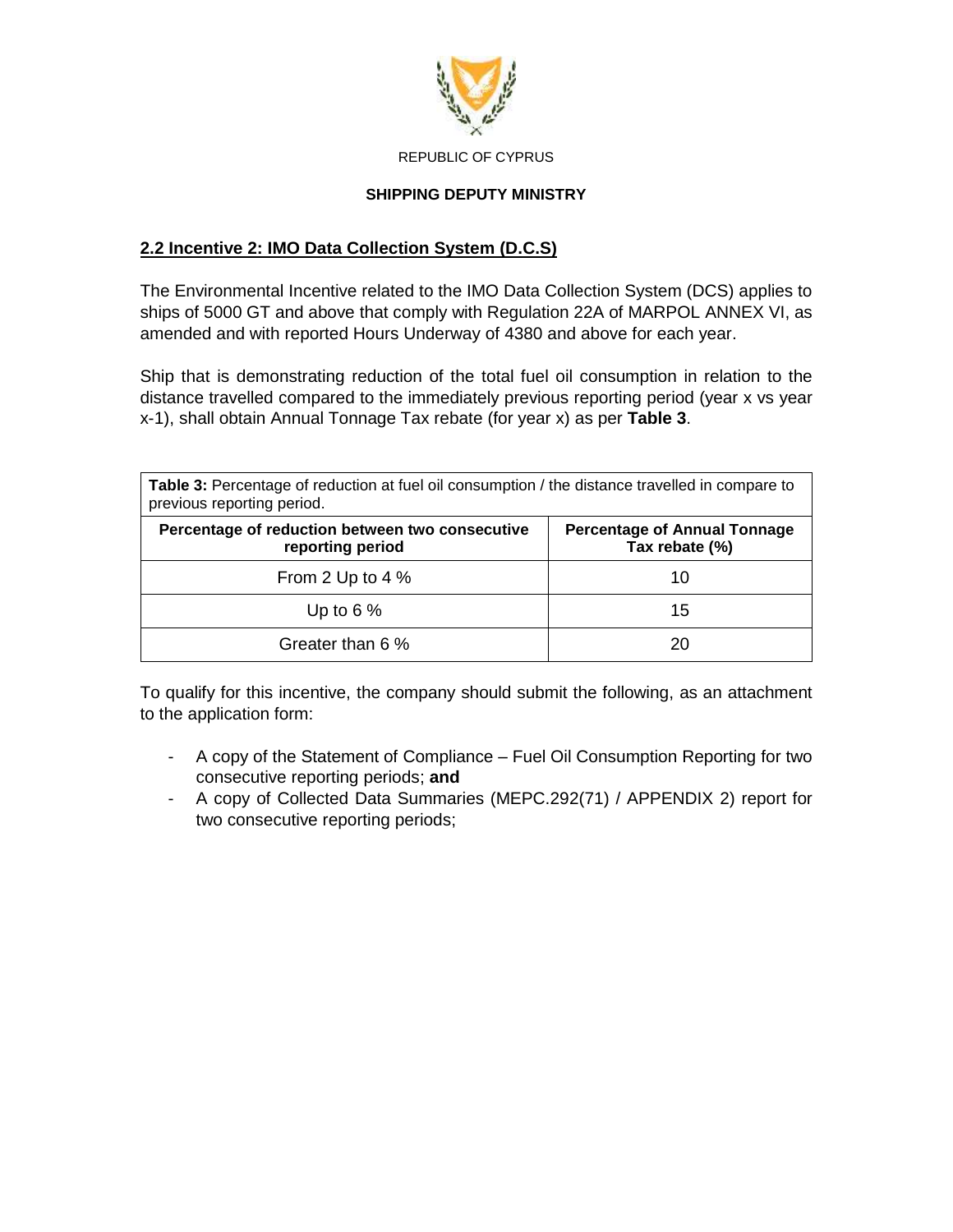

#### **SHIPPING DEPUTY MINISTRY**

**Example for easy reference**: *Ship during 2019 covered 85000 nm and consumed HFO: 8000mts and LSMGO:400mts. Same ship during 2020 covered 85000nm and consumed HFO:7800mts and LSMGO:300mts.*

 $2019$ :  $\frac{Total\,Full\, oil\, consumption}{Distance\, travelled} = \frac{8000+400}{85000}$  $\frac{100+400}{85000} = \frac{8400}{85000}$  $\frac{8400}{85000}$  = 0.099 mts/nm

 $2020$ :  $\frac{Total\,Full\, oil\, consumption}{Distance\, travelled} = \frac{7800+300}{85000}$  $\frac{300+300}{85000} = \frac{8100}{85000}$  $\frac{0.000}{85000}$  = 0.095mts/nm

Reduction Percentage of  $\frac{\text{total fuel oil consumption}}{\text{distance travelled}}$   $ratio: (\frac{(0.095 - 0.099)}{0.099}) * 100 = -4.04\%$ 

**Conclusion**: Based on the above calculation, subject vessel shall obtain 15% rebate on the Annual Tonnage Tax, as per **Table 3.**

### **2.3 Incentive 3: Use of Alternative fuels**

The environmental incentive related to the Alternative fuels applies to eligible ships of 5000GT and above.

A Ship that consumes Alternative fuels shall obtain rebate at the Annual Tonnage Tax as per **Table 4** on a case-by-case basis after successful review of the submitted documents.

| <b>Table 4:</b> Type of Alternative fuels, percentage of reduction                                                                                                |                                                |  |
|-------------------------------------------------------------------------------------------------------------------------------------------------------------------|------------------------------------------------|--|
| <b>Type of Alternative fuel</b>                                                                                                                                   | Percentage of Annual Tonnage<br>Tax rebate (%) |  |
| Bio – Fuels, Methanol, Electric, Other achieving<br>reductions of CO2 emissions of at least 20% in<br>comparison to a similar ship which consumes fossil<br>fuels | 15                                             |  |
| Bio - Fuels, Methanol, Electric, Other achieving<br>reductions of CO2 emissions of at least 30% in<br>comparison to a similar ship which consumes fossil<br>fuels | 30                                             |  |